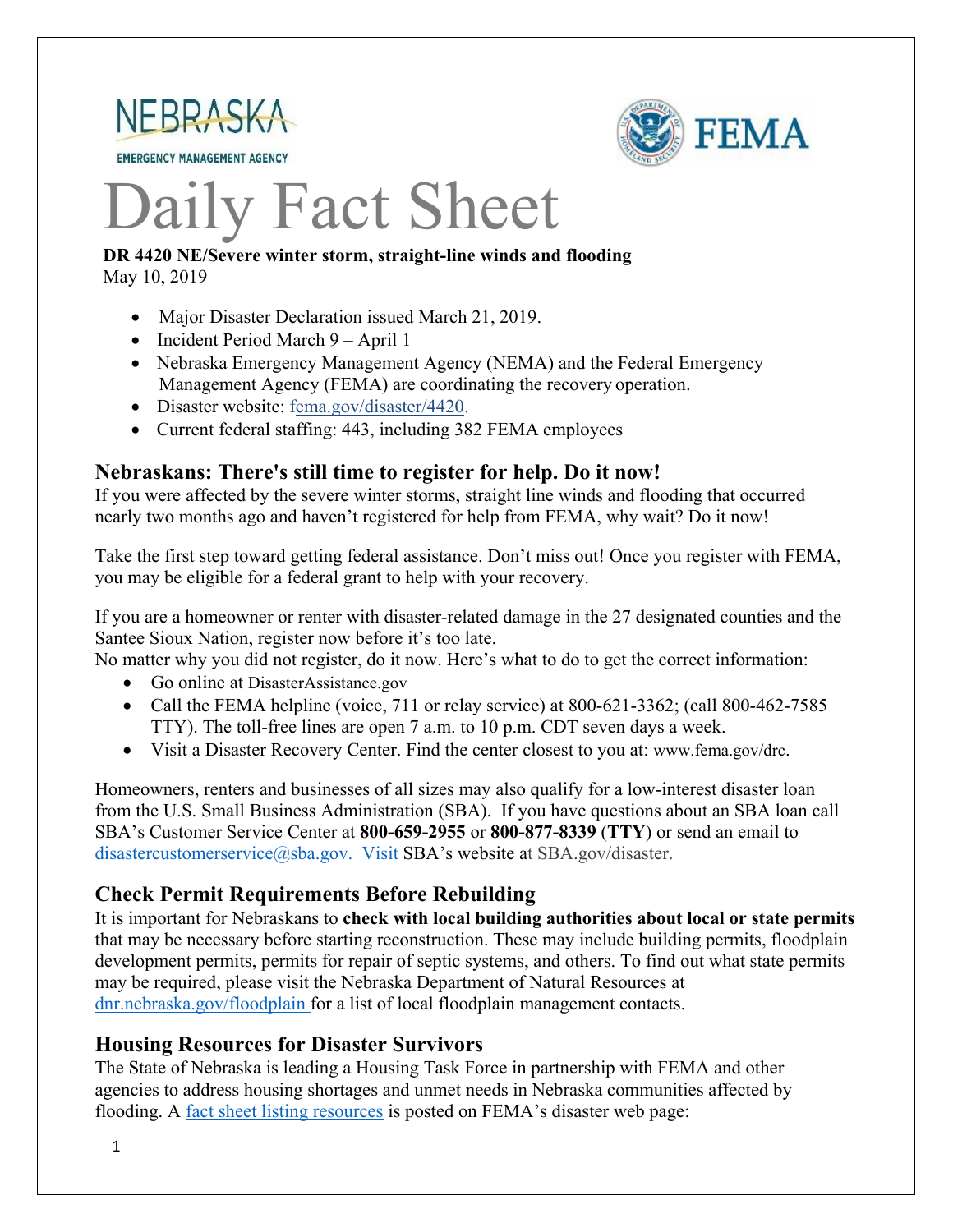#### [fema.gov/disaster/4420.](http://www.fema.gov/disaster/4420)

**27 Counties and One Tribe Eligible for FEMA Individual Assistance** Homeowners and renters in Antelope, Boone, Boyd, Buffalo, Burt, Butler, Cass, Colfax, Cuming, Custer, Dodge, Douglas, Hall, Howard, Knox, Madison, Nance, Nemaha, Pierce, Platte, Richardson, Saline, Sarpy, Saunders, Stanton, Thurston and Washington counties and the Santee Sioux Nation are eligible for Individual Assistance.

# **Individuals & Households Program (IHP)**

# **As of May 9**

- **5,700** applicants in designated counties have applied for FEMA Individual Assistance.
- FEMA has approved **\$21,705,790.**
- This includes **\$19,320,956** for housing assistance and **\$2,384,834** for disaster-related other needs.
- **Deadline to register for Individual Assistance is May 20.**

# **FEMA Hiring Nebraskans to Work on Disaster Recovery**

FEMA is hiring Nebraskans to help with recovery efforts. Anyone interested in temporary job opportunities should go to [www.USAJobs.gov.](http://www.usajobs.gov/) The website is updated as new postings occur. Type "FEMA Local Hire" in the search box and put "Nebraska" in the location box.

# **Understanding Your FEMA Letter**

If you applied for assistance from FEMA, you will receive a letter in the mail or via email that explains the status of your application and how to respond. It is important to read the letter carefully. Your letter will include the amount of any assistance FEMA may provide and information on the appropriate use of disaster assistance funds.

• If you have questions about the letter, you may go online to **DisasterAssistance.gov**; call the disaster assistance helpline at **800-621-3362** or **800-462-7585 (TTY)**; or visit a Disaster Recovery Center. To find center locations and hours, go online t[o](https://www.fema.gov/disaster-recovery-centers) [FEMA.gov/DRC](https://www.fema.gov/disaster-recovery-centers) or download the [FEMA mobile](https://www.fema.gov/mobile-app) app.

# **Disaster Recovery Centers Assist Survivors**

Disaster Recovery Centers are operating, or are scheduled to begin operation, in areas affected by the winter storm and flooding. More centers continue to be announced. Recovery specialists from FEMA and the U.S. Small Business Administration (SBA) will provide information on available services, explain assistance programs and help survivors complete or check the status of their applications.

**Disaster Recovery Centers are closed on Sundays**. Disaster Recovery Center locations and hours are:

- **Boyd County:** American Legion Post 78, 116 S. Thayer St., Spencer, NE 68777. Open Monday-Saturday 9 a.m. to 6 p.m.
- **Cuming County:** Beemer Village Clerk, 317 N. Main St., Beemer, NE 68718. Open May 10 and 11 from 9 a.m. to 6 p.m.
- Custer County: Broken Bow United Methodist Church, 1000 S. 3<sup>rd</sup> Ave., Broken Bow, NE 68822. Open May 10 and 11 from 9 a.m. to 6 p.m.
- **Dodge County:** Fremont Learning Center, 130 E. 9th St., Fremont, NE 68025. Open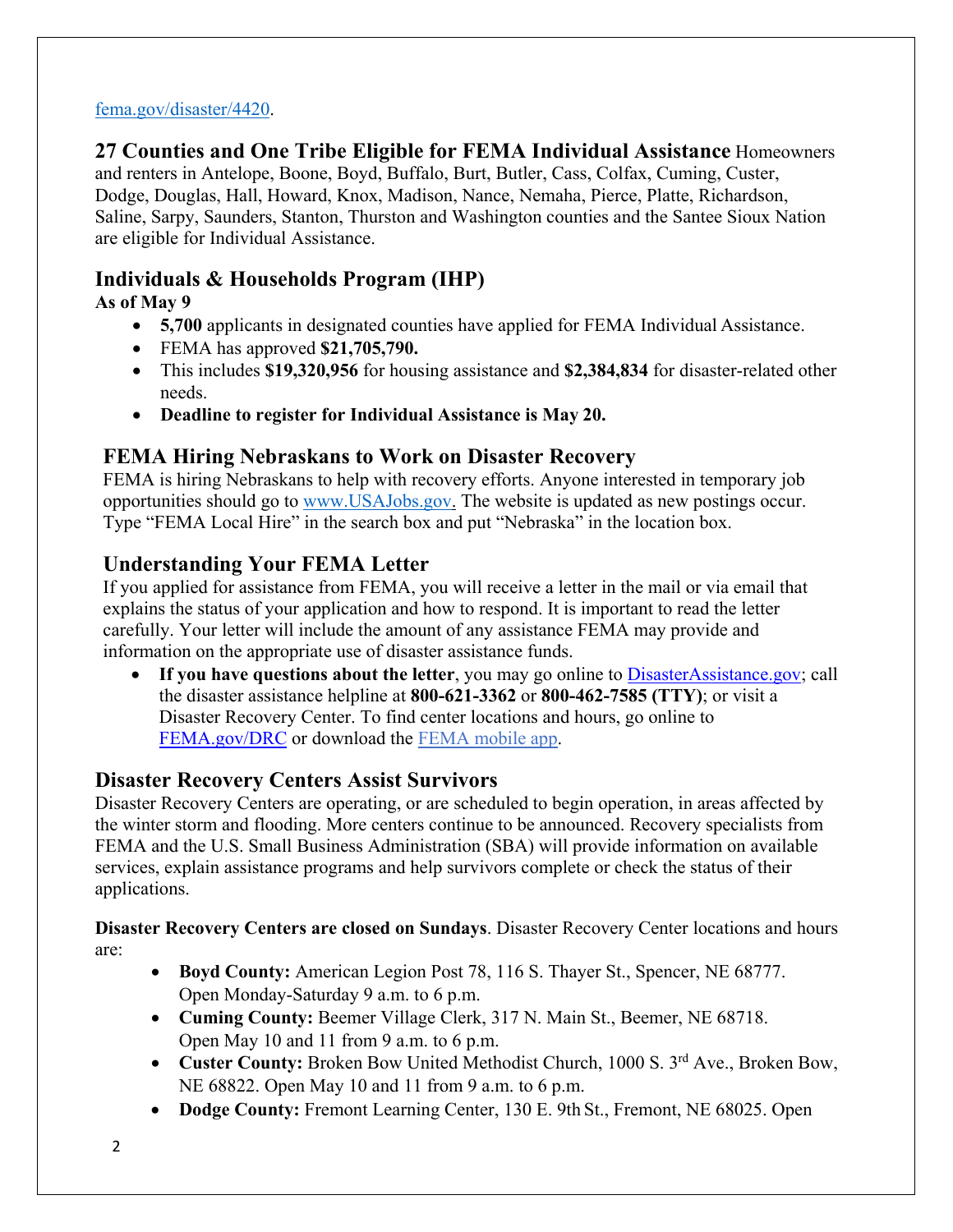Monday-Saturday 9 a.m. to 6 p.m.

- **Pierce County:** Pierce Fire Hall, 106 S. 1<sup>st</sup> St., Pierce, NE 68767 Open May 10, 11, 13, 14 and 15 from 9 a.m. to 6 p.m.
- **Platte County:** Eagles Club Post 1834, 3205 12<sup>th</sup> St., Columbus, NE 68601. Open May 10 from 9 a.m. to 6 p.m.
- **Sarpy County**: Twin Creek, 3802 Raynor Parkway, Suite 201, Bellevue, NE 68123. Open Monday-Saturday 9 a.m. to 6 p.m.

Survivors can visit any open center for help. To find the nearest DRC visit: [FEMA.gov/DRC,](http://www.fema.gov/DRC) or text **DRC** along with a ZIP code to 43362 or call the Disaster Assistance Helpline at **800-621-3362** or **800-462-7585 (TTY)**.

# **U.S. Small Business Administration (SBA) Update**

SBA has approved more than \$29.5 million in low-interest disaster loans as of May 9. For homeowners and renters, SBA has approved 514 loans for \$25,896,900; for businesses and private nonprofits, SBA has approved 25 loans for \$3,558,400. SBA representatives continue to assist residents and business owners apply for, and close, their low-interest loans at the various Disaster Recovery Centers throughout Nebraska. No appointment necessary.

For information, residents and businesses can visit *[SBA.gov/disaster](http://www.sba.gov/disaster)*, call SBA's Customer Service Center at **800-659-2955,** or email *[disastercustomerservice@sba.gov.](mailto:disastercustomerservice@sba.gov)* TTY users may call **800-877- 8339**.

## **Free Safety and Health Consultations Available to Flood-Impacted Businesses**

The Nebraska Department of Labor (NDOL) is offering free safety and health consultations to businesses in flood-impacted areas. Trained NDOL consultants are available to assist with mold remediation plans, provide safety and health assessments, identify electrical hazards, and perform overall risk assessment. The free consultations are available through the On-Site Safety and Health Consultation program. For more information go online to **dol.nebraska.gov.** 

## **National Flood Insurance Program (NFIP)**

As of May 9, NFIP has received 1,029 flood insurance claims in Nebraska and issued \$4,850,576 in advance payments to policyholders. Total paid on all claims: \$26,524,872.

# **Debris Removal a Priority for Communities after Nebraska Flooding**

NEMA, the Nebraska Department of Environmental Quality (NDEQ) and FEMA are coordinating cleanup efforts in Nebraska. Debris needs to be separated into categories and placed at the curb. Debris should not block the roadway. For information, go online to the Nebraska Department of Environmental Quality at [deq.state.ne.us/.](http://www.deq.state.ne.us/)

# **Long-Term Recovery Help Grows for Nebraska Storm Survivors**

As the focus turns toward long-term recovery from the March severe winter storm, straight-line winds and flooding, survivors have many resources available from local, state and federal agencies and nonprofit organizations to assist with unmet needs.

Nebraska survivors with unmet needs may contact:

- For property clean up contact the **Crisis Clean Up Hotline: 833-556-2476**
- For all other needs of assistance call **Nebraska 211**.
- 3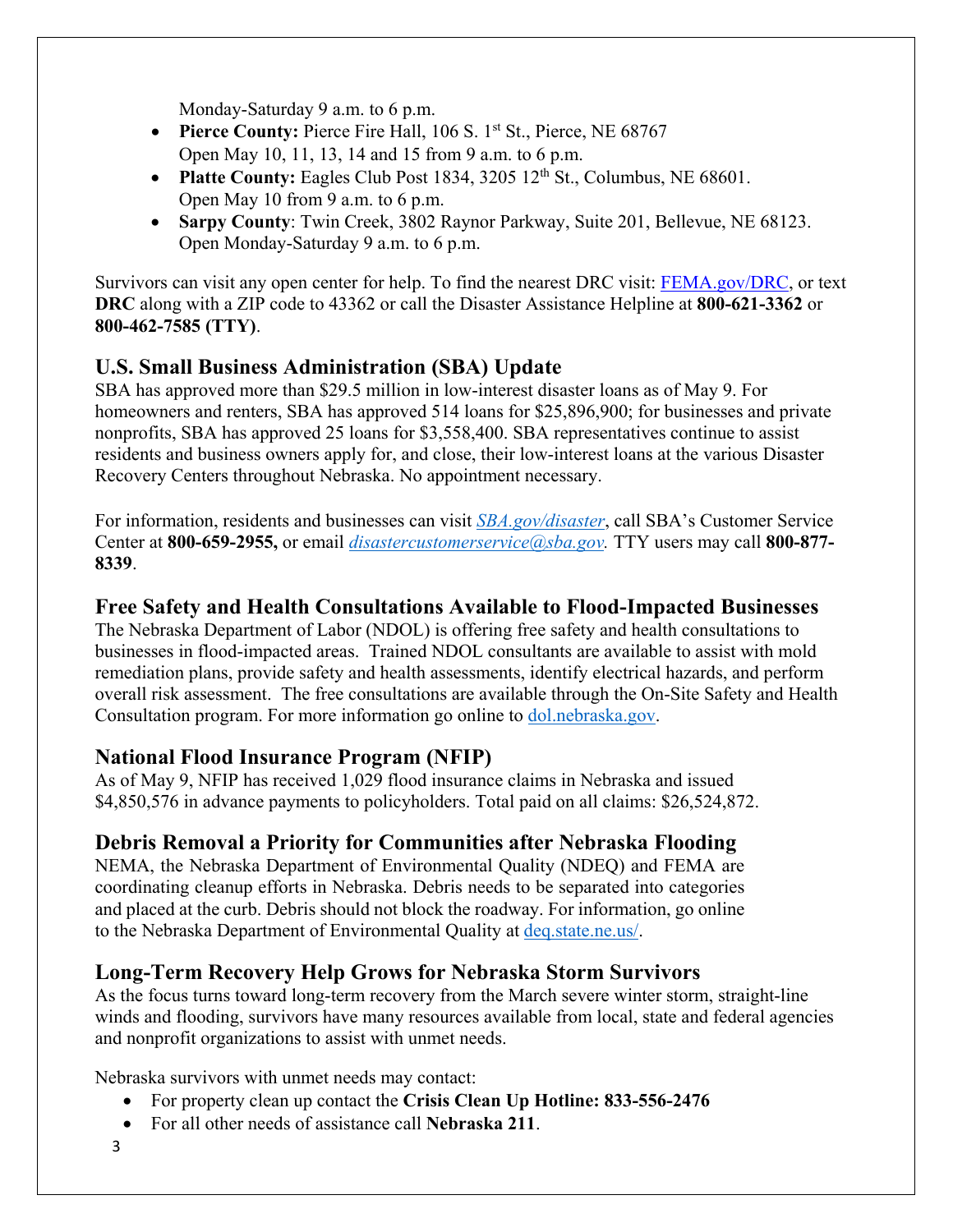- To volunteer to help, please contact **United Way of the Midlands. [Click](https://uwmidlands.galaxydigital.com/need/?s=1&need_init_id=1660) here** to view, sign up and make someone's day brighter! In state, call 2-1-1 for questions (press option 6). Or
- **Contact the Fremont Volunteer Reception Center.** Volunteer opportunities are available online at [http://signup.com/go/xynaaxZ.](http://signup.com/go/xynaaxZ?fbclid=IwAR1m90U2vgYS7ECdb6AHljMooZNkdAfb6i-7s_1hgOCf11d0oi-VMnJcMYY) The Volunteer Center is at Fremont Area United Way, 445 East 1st Street, Suite 1, Fremont. Open Monday to Saturday, 9 a.m. -5 p.m., or go online to [fremontnebraskavrc@gmail.com.](mailto:fremontnebraskavrc@gmail.com)

## **Houses of Worship May Apply for FEMA Public Assistance Grants**

Houses of worship that sustained damage from the flooding in Nebraska may apply for grants from the Federal Emergency Management Agency (FEMA). The deadline to apply is May 20, 2019.

FEMA's Public Assistance (PA) Program provides grants to certain kinds of nonprofit organizations. More information about eligible essential and critical service providers can be found on FEMA.gov by viewing the table on page 13 of FEMA's [Public Assistance](https://www.fema.gov/media-library-data/1525468328389-4a038bbef9081cd7dfe7538e7751aa9c/PAPPG_3.1_508_FINAL_5-4-2018.pdf)  [Program and Policy Guide.](https://www.fema.gov/media-library-data/1525468328389-4a038bbef9081cd7dfe7538e7751aa9c/PAPPG_3.1_508_FINAL_5-4-2018.pdf)

The Nebraska Emergency Management Agency (NEMA) is conducting briefings for applicants. Organizations can find the schedule of briefings and information on how to apply by going online to the NEMA website: [nema.nebraska.gov/.](https://nema.nebraska.gov/)

## **Nebraska Joint Information Center**

The Nebraska Emergency Management Agency was awarded a grant for more than \$400,000 from the Federal Emergency Management Agency to make disaster-related crisis counseling services available. Outreach workers will be available to support emotional and psychological recoveries of Nebraskans impacted by the floods

Survivors who live in Butler, Cass, Colfax, Dodge, Douglas, Nemaha, Sarpy, Saunders, and Washington counties may call the Rural Response Hotline at 1-800-464-0258**.** Callers can get tips on how to handle disaster-related distress, along with referrals to local treatment centers, support groups and community-based organizations. **For more information see [nema.nebraska.gov.](file://fema.net/R7/DR/DR-4420-NE/EA/Planning%20and%20Products/Writers/Dale%20Bonza/DFS/nema.nebraska.gov)**

## **NFIP Increased Cost of Compliance Can Help with Rebuilding in Nebraska**

If you have a policy with the National Flood Insurance Program (NFIP) and your home was damaged extensively by March storms, you may qualify for additional coverage under your policy, under the provisions of Increased Cost of Compliance (ICC). ICC funds can help defray the costs of elevating, floodproofing, demolishing or relocating a residential structure. For more information on general flood insurance questions, contact your local floodplain administrator, NFIP at **800-427-4661**, or your insurance agent.

## **Disaster Unemployment Assistance Available**

Information about DUA can be found at [dol.nebraska.gov/UIBenefits/Programs/DUA.](https://dol.nebraska.gov/UIBenefits/Programs/DUA)

## **Assistance for Landowners, Farmers, Ranchers and Producers**

The USDA says higher limits now are available for borrowers interested in USDA's farm loans. For more information, visit [USDA Farm Service Agency.](https://www.fsa.usda.gov/)

## **USDA Natural Resource Conservation Service**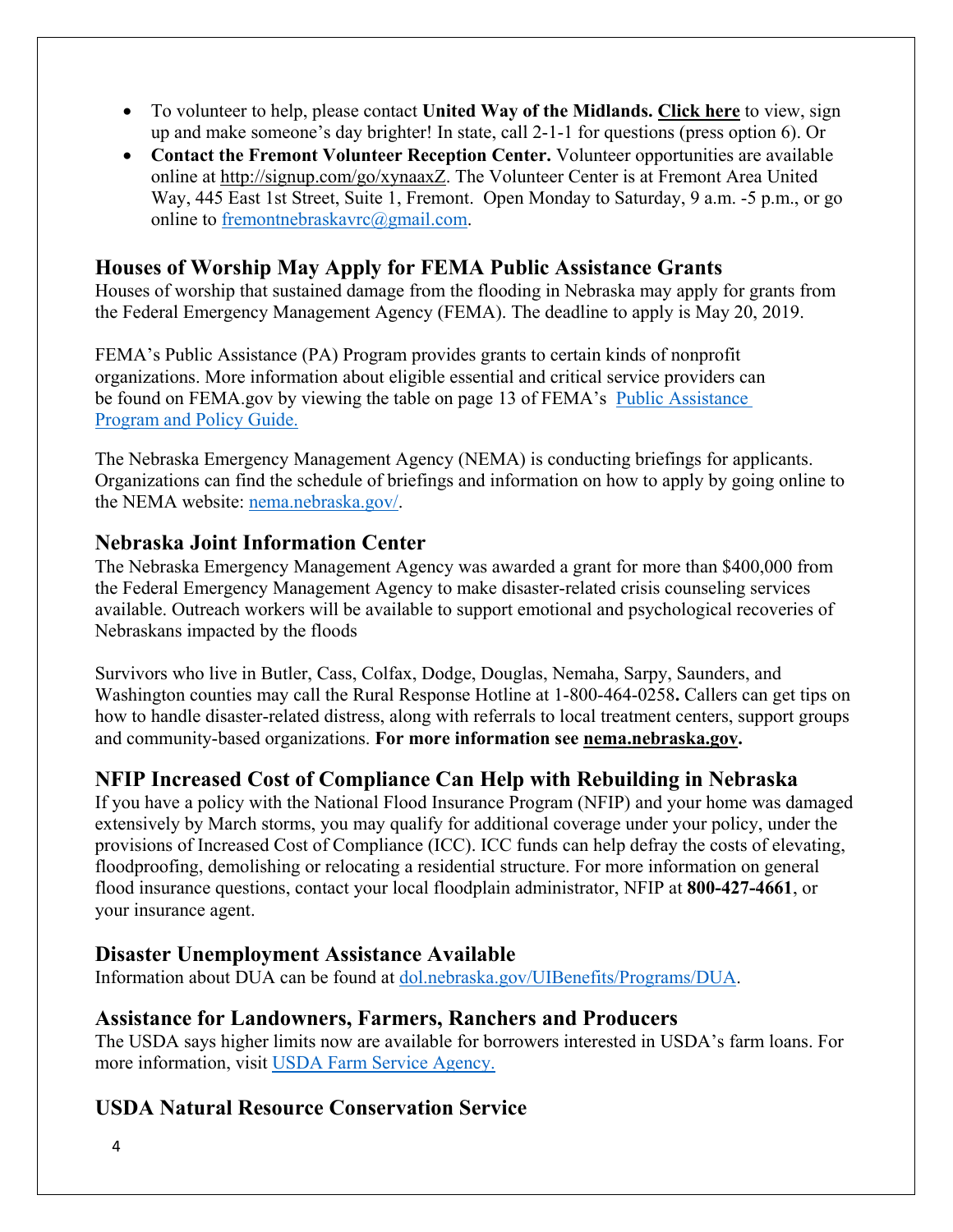- To help manage cropland damaged by Nebraska's severe spring weather, the USDA's Natural Resources Conservation Service (NRCS) is providing **funds to plant cover crops.**
- Producers are encouraged to apply at their local USDA Service Center by May 17, 2019. After that deadline, there is a second opportunity to apply, ending June 21, 2019.
- This funding is available statewide to assist recovery work on cropland acres directly impacted by the severe weather in March. The highest priority cropland includes **land that is unable to be planted with a cash crop and/or harvested in 2019.**

## **Tax Relief for Nebraska Survivors**

Individuals may qualify for federal tax relief [following a disaster.](https://www.irs.gov/newsroom/irs-announces-tax-relief-for-nebraska-victims-of-severe-winter-storm-straight-line-winds-and-flooding)

## **HUD Assistance for Nebraska Survivors**

The U.S. Department of Housing and Urban Development (HUD) is providing support to homeowners and low-income renters. Find information at [hud.gov.](https://www.hud.gov/)

## **FEMA Public Assistance Program**

FEMA's Public Assistance grant program provides federal assistance to state and local governments and certain types of private nonprofit organizations following a presidential disaster declaration.

Through the program, FEMA can reimburse eligible costs for debris removal, life-saving emergency protective measures and the repair, replacement or restoration of disaster-damaged publicly owned facilities and the facilities of certain private nonprofit organizations. The Public Assistance program also encourages protection of these damaged facilities from future events by providing assistance for hazard mitigation measures during the recovery process.

The major disaster declaration for the State of Nebraska was amended on May 6, 2019, to authorize Public Assistance (PA) grants for six additional counties:

- Four counties, **Clay, Dawson, Kearney and Polk,** designated for all PA categories (emergency work and permanent work).
- Two counties, **Seward and York** now designated to receive PA permanent work as well as the emergency work for which they originally qualified.

As a result of the amendment, there are now 76 Nebraska counties designated for all categories of PA assistance. Four counties and five tribes have been designated for emergency work and debris removal assistance.

For a listing of counties in Nebraska eligible for these programs, visit online [https://www.fema.gov/disaster/4420.](https://www.fema.gov/disaster/4420)

# **Information Links:**

- Nebraska Emergency Management Agency: [nema.nebraska.gov/](https://nema.nebraska.gov/)
- Nebraska Impact (Volunteering): [www.nebraskaimpact.com/flood](http://www.nebraskaimpact.com/flood)
- Twitter: [twitter.com/nematweets](https://twitter.com/nematweets)
- Facebook: [facebook.com/nema.page](https://www.facebook.com/nema.page)
- YouTube: [youtube.com/user/TheNEMAtube](https://www.youtube.com/user/TheNEMAtube)
- Flickr: [flickr.com/photos/nemapics/](https://www.flickr.com/photos/nemapics/)
- FEMA: [FEMA.gov](https://www.fema.gov/)
- Facebook: [facebook.com/FEMA](https://www.facebook.com/FEMA)
- 5